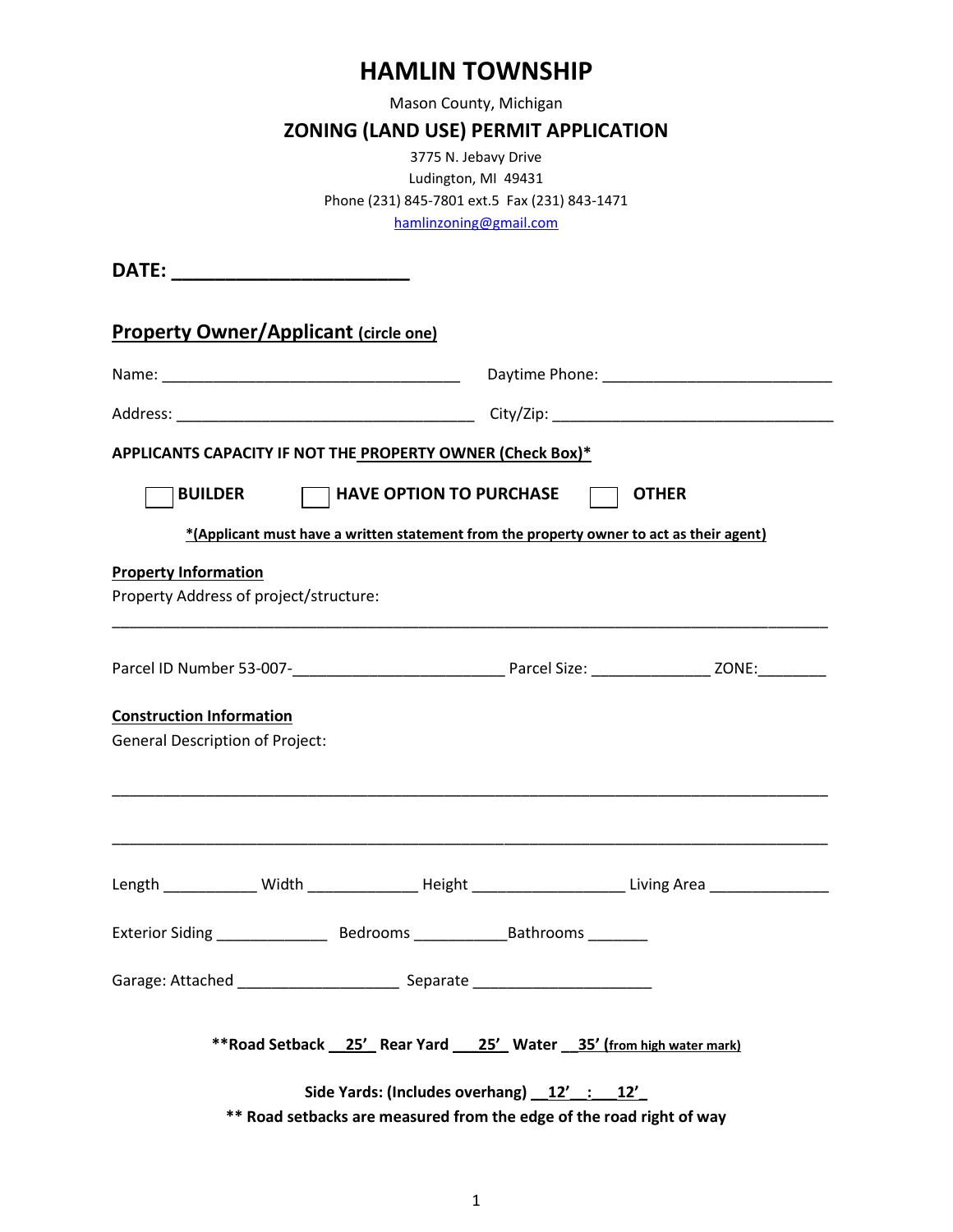#### **REQUIRED APPROVALS AND PERMITS**

CONSTRUCTION DRAWINGS \_\_\_\_\_\_X\_\_\_\_ DRAIN COMMISSION \_**If within 500' of the water** EGLE (if critical dunes, seawall, boathouse, etc.)

#### **IF NEW BUILD, WELL AND SEPTIC PERMIT SHALL ACCOMPANY THIS APPLICATION**

#### **A PLOT/SITE PLAN SHALL ACCOMPANY THIS APPLICATION**

(See example)

**Construction Start Date \_\_\_\_\_\_\_\_\_\_\_\_\_\_\_\_\_\_\_ Expiration Date \_\_\_\_\_\_\_\_\_\_\_\_\_\_\_\_\_\_\_\_\_**

 **(ZONING ADMINISTRATOR)**

- **All Zoning Permits expire 12 months from the date of issue and must be renewed for an additional fee.**
- **Special attention shall be given to property site drainage so that storm water runoff will not adversely affect neighboring property.**
- **We ask that you be a good neighbor and not start any construction before 8:00 am and stop no later than 8:00pm. Thank you.**

AFFIDAVIT: l verify that the information and statements made in this application are true and accurate, and understand if found not to be true, any land use permit that may be issued, may be revoked. Further, agrees that any permit that may be issued is with the understanding that I/we will comply with all applicable Sections of the Hamlin Township Zoning Ordinance. Also, l agree to notify the Hamlin Township Zoning Administrator BEFORE the start of any construction, when the proposed uses are marked on the ground for the purpose of a pre-construction inspection. Further, l understand that this is a permit application (not a permit) and that a Land Use Permit, if issued, conveys only land use rights, and does not include any representation or conveyance of rights in any other statute, building code or deed restriction of other property rights. Further, I agree that if this Land Use Permit application is approved, I give permission for officials from Hamlin Township to enter the property for the purposes of inspection.

| PROPERTY OWNER/APPLICANT SIGNATURE  | <b>PHONE NUMBER</b>                                                                                                                          |
|-------------------------------------|----------------------------------------------------------------------------------------------------------------------------------------------|
| PAYMENT DUE BEFORE PERMIT IS ISSUED | <b>ORIGINAL \$40</b><br><b>FEE SCHEDULE:</b><br>1 <sup>st</sup> RENEWAL \$40<br>2 <sup>ND</sup> RENEWAL \$300<br><b>AFTER THE FACT \$300</b> |
| <b>APPROVED</b><br><b>OTHER</b>     | <b>PERMIT NO.:</b>                                                                                                                           |
| <b>ZONING ADMINISTRATOR</b>         | DATE APPROVED:                                                                                                                               |